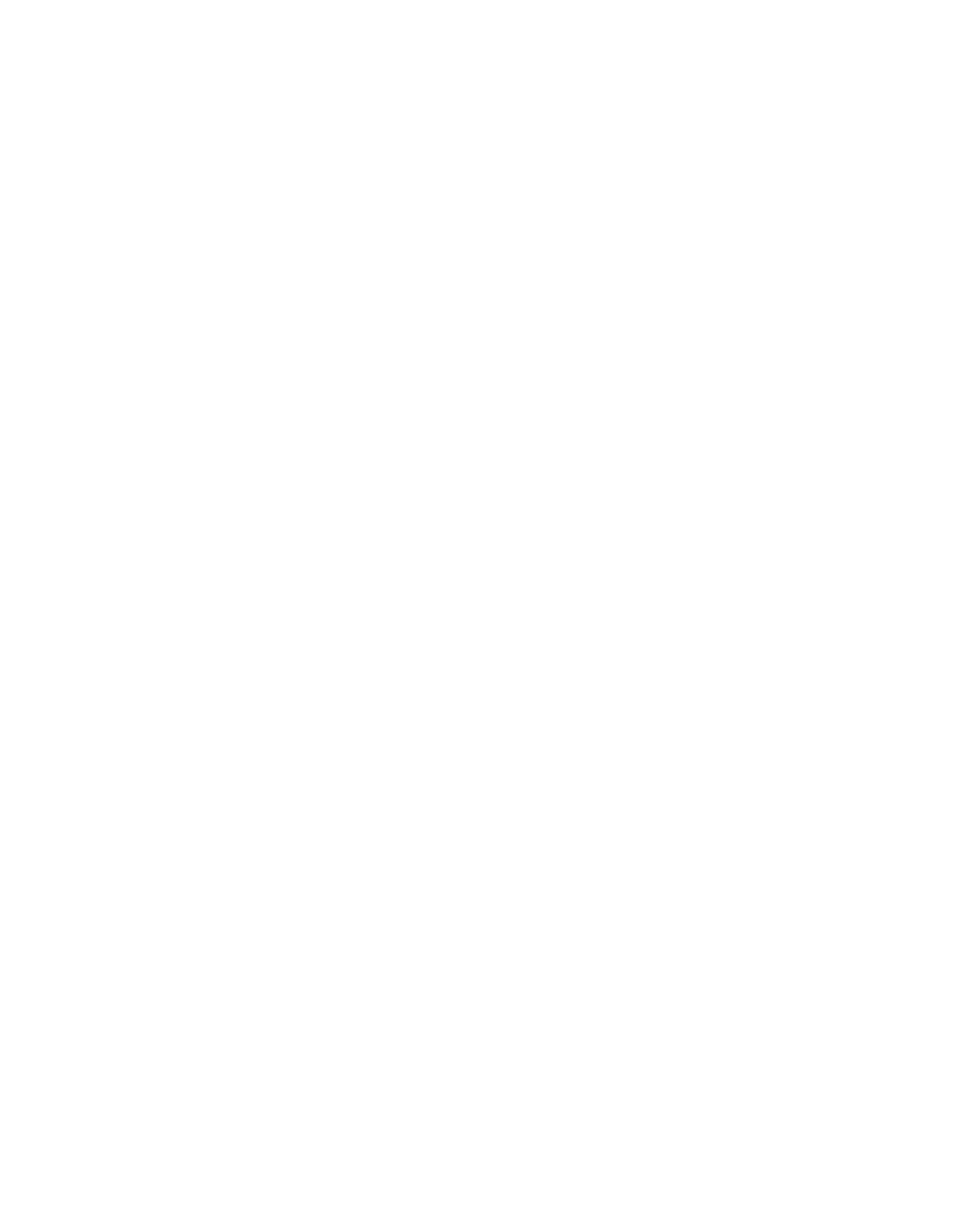# **LACKAWANNA-LUZERNE REGIONAL PLAN**

**COMPREHENSIVE PLAN AND LONG-RANGE TRANSPORTATION PLAN FOR LACKAWANNA & LUZERNE COUNTIES, PA**











**Luzerne County Adopted October 20, 2011**

**Lackawanna County Adopted December 14, 2011**

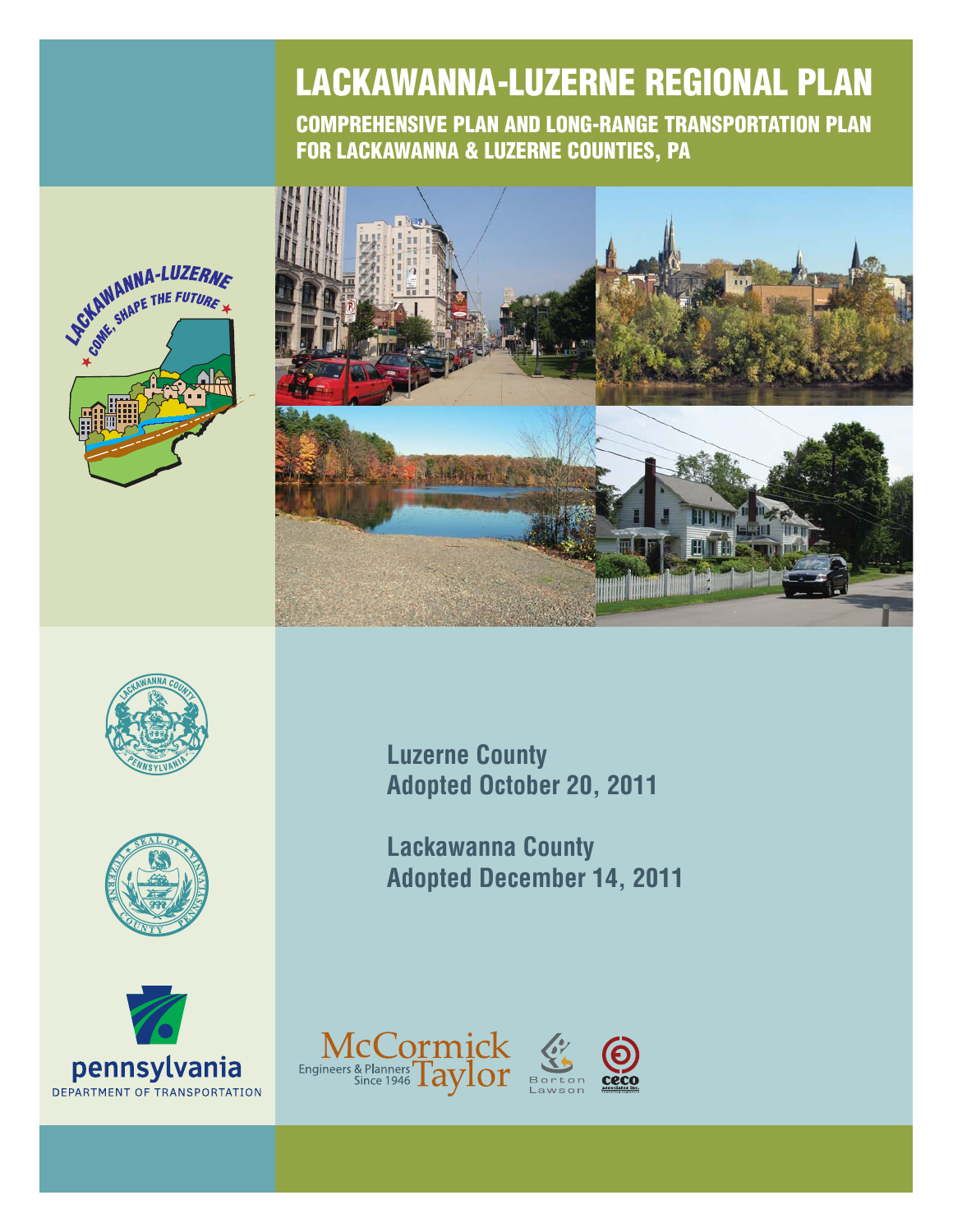#### Lackawanna County Commissioners

| - - -<br><b>Orev</b><br>rier<br>_______ | .<br>$ -$<br>AIM N<br>W.<br>วงแบ | .<br>ombe<br>ור<br>ollidildu.<br>$\cdots$ |
|-----------------------------------------|----------------------------------|-------------------------------------------|
|                                         |                                  |                                           |

#### Lackawanna County Steering Committee

| Raymond S. Angeli               | Gary Boam                  | James Brunozzi           |
|---------------------------------|----------------------------|--------------------------|
| Sunita Arora                    | Diane Boone                | Kenneth A. Burnett       |
| <b>Tracy Barone</b>             | Rose Broderick             | Joseph M. Daley          |
| Patrick Dempsey                 | <b>Christopher Doherty</b> | <b>Thomas Dubas</b>      |
| Kurt W. Eisele, Ph.D            | Mary Felley                | Robert Flannagan         |
| John Flyte                      | Judy Gatelli               | Kathleen Graff           |
| Lee Jamison                     | Carol Jenkins              | Ernest Keller            |
| Don King                        | Joseph Loftus              | Joseph Lorince           |
| Michael Mahon                   | Maureen McGuigan           | <b>Bernard McGurl</b>    |
| Stepahnie Milewski              | Theresa Osborne            | David Petrosky           |
| <b>Scott Pilarz</b>             | John Pocius, P.E., P.L.S.  | Denise Prowell           |
| Catherine Richmond-Cullen, Ed.D | <b>Bonnie Rosiak</b>       | Barbara Sadowski         |
| <b>Terry Schettini</b>          | John Segilia               | William King             |
| <b>Andrew Skrip</b>             | <b>Bruce Smallacombe</b>   | Natalie Solfanelli       |
| <b>Ted Stout</b>                | Justin Taylor              | Karen Thomas             |
| Gene Walsh                      | Paul Wendolowski           | Midori Yamanouchi, Ph.D. |
| Dan Zeleniak                    | <b>Bruce Zero</b>          | Chris Haran              |
| <b>Brian Derenick</b>           | Joseph Patchcoski          | Jacquelin Speicher       |
| Amilcar Arroyo                  | Jeffrey Box                | Chet Mozloom             |
| Diana Cobb                      | <b>Bud Cook</b>            | Vinnie Cotrone           |
| David Darby                     | <b>Charles Davis</b>       | Rosemary Dessoye         |
| Robert Dougherty                | Mike Dziak                 | Ron Felton               |
| Ellen Ferretti                  | Ronald Filippini           | Thom Greco               |
| Dan Guydish                     | Steven Hahn                | <b>Bill Harris</b>       |
| <b>William Heller</b>           | <b>Bob Houck</b>           |                          |

#### Luzerne County Commissioners

#### Luzerne County Steering Committee

| Robert Jones           | Joseph Keating        | Paul Keating            |
|------------------------|-----------------------|-------------------------|
| Charlie Kasko          | Thomas P. Leary       | Rosemary Lombardo       |
| Josh Longmore          | Merle Mackin          | Marge Matisko           |
| Paul Matulevich        | Dave McLaughlin-Smith | <b>Bryan McManus</b>    |
| Julie McMonagle        | <b>Tracy Carr</b>     | <b>Richard Murawski</b> |
| Larry Newman           | Kevin O'Donnell       | Tom Ogorzalek           |
| Paul Lumia             | Teri Ooms             | Donna Palermo           |
| Ken Pollock            | Judy Rimple           | Randy Rushton           |
| John Sipper            | <b>Bob Skulsky</b>    | Joe Stachokus, P.E.     |
| Maria Suarez, Ph.D.    | Jesse Teitelbaum      | Linda Thoma             |
| Marcia Thomas          | Samuel Marolo         | <b>Todd Vonderheid</b>  |
| Paula Weihbrecht       | Harry Zearfoss        | Christopher J. Haran    |
| Donna Mcfadden Connors | <b>Tony Brooks</b>    | Doug Heller             |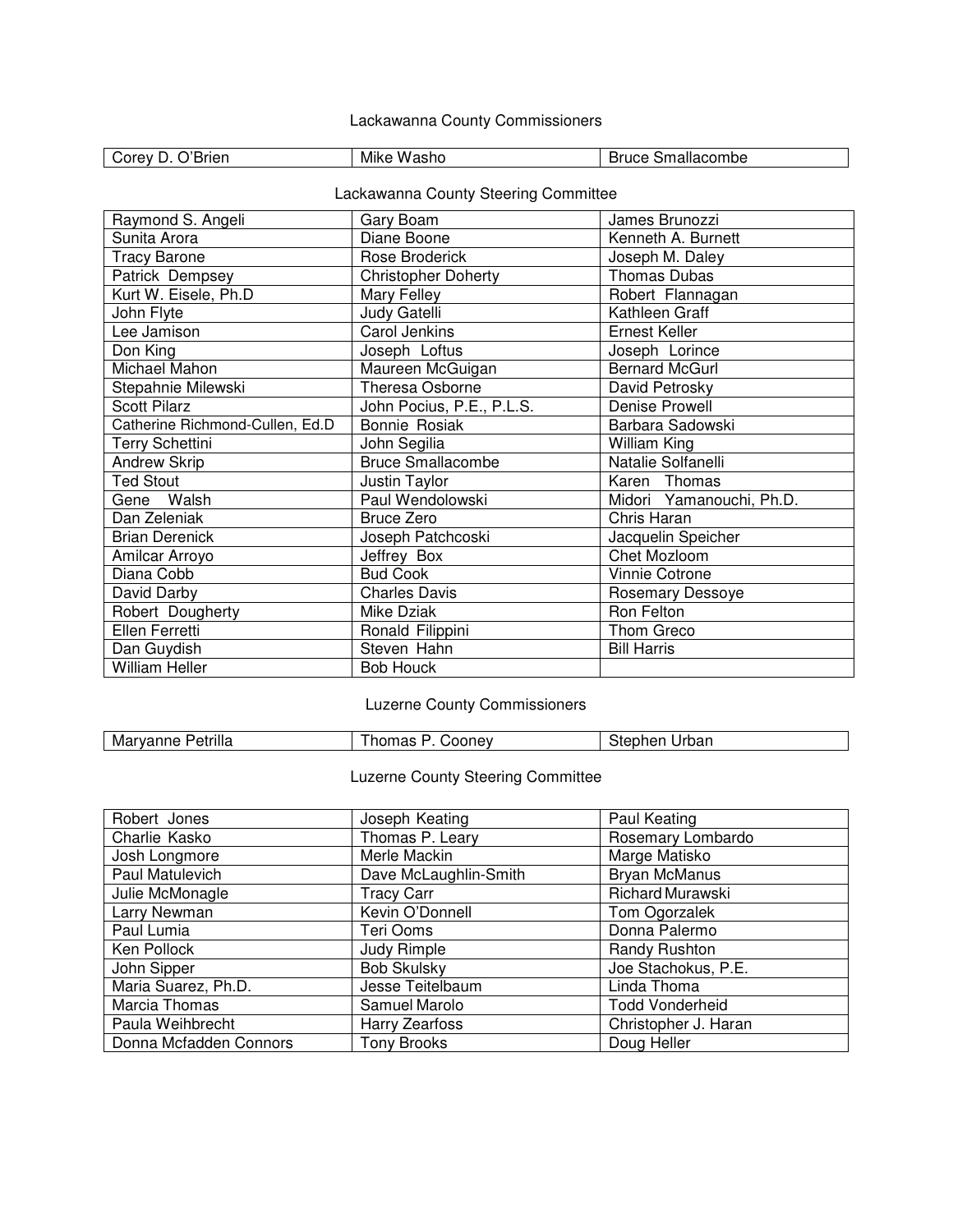## **Chapter One - The Setting**

| Scranton-Abingtons Planning Association Comprehensive Plan, 2009  1-6  |  |
|------------------------------------------------------------------------|--|
| Back Mountain Area Council of Governments Comprehensive Plan, 2006 1-7 |  |
| Lackawanna and Luzerne Counties Open Space, Greenways                  |  |
|                                                                        |  |
|                                                                        |  |
|                                                                        |  |
|                                                                        |  |
|                                                                        |  |

# **Chapter Two - The Vision**

| General Disposition of Residential, Commercial and Industrial Land Uses 2-35 |  |
|------------------------------------------------------------------------------|--|
|                                                                              |  |
|                                                                              |  |
|                                                                              |  |
|                                                                              |  |
|                                                                              |  |
|                                                                              |  |
|                                                                              |  |
|                                                                              |  |
|                                                                              |  |
|                                                                              |  |
|                                                                              |  |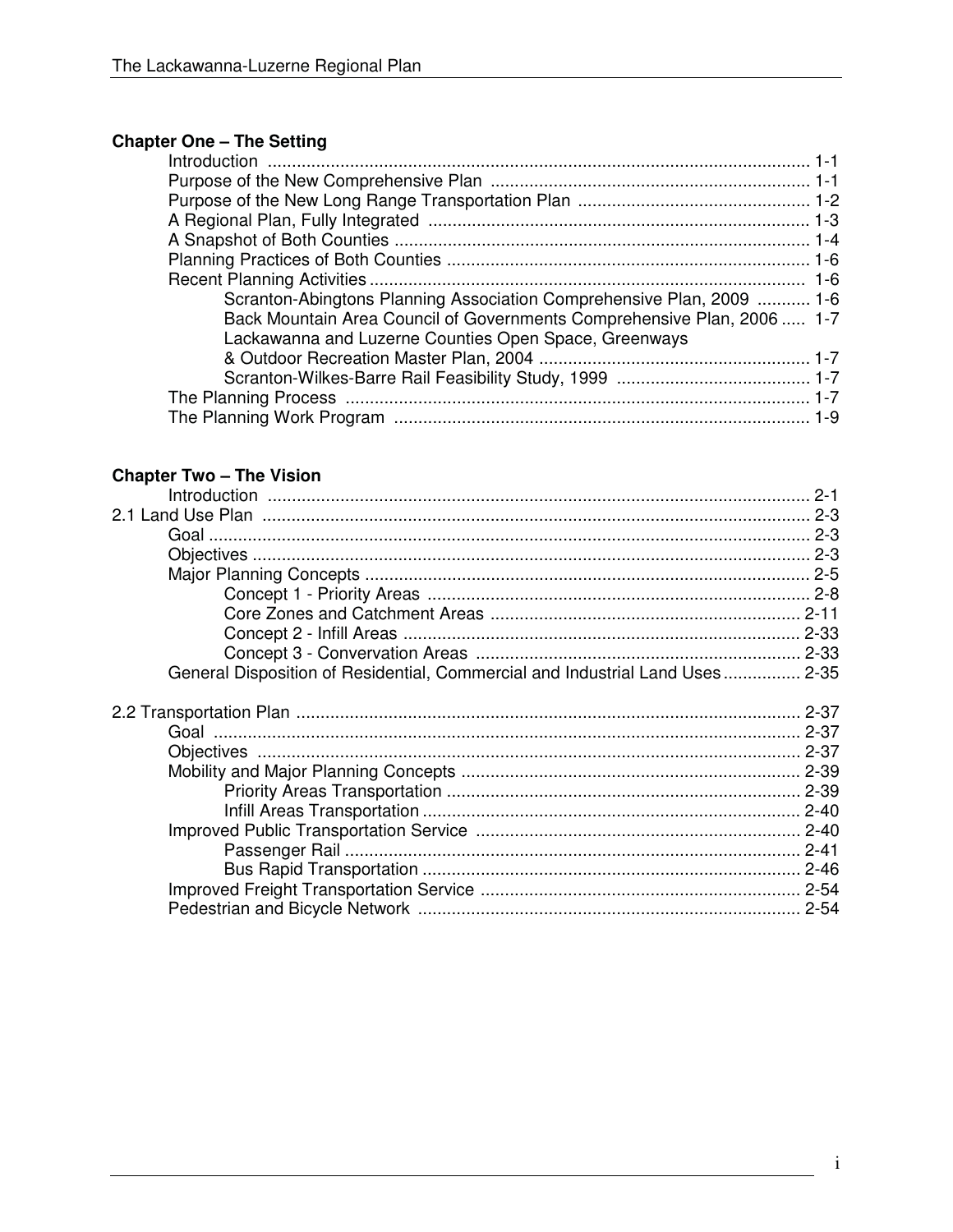| Parks, Open Space & Greenways and Major Planning Concepts  2-68 |  |
|-----------------------------------------------------------------|--|
|                                                                 |  |
|                                                                 |  |
|                                                                 |  |
|                                                                 |  |
|                                                                 |  |
|                                                                 |  |
|                                                                 |  |
|                                                                 |  |
|                                                                 |  |
|                                                                 |  |
|                                                                 |  |
|                                                                 |  |
|                                                                 |  |
|                                                                 |  |
|                                                                 |  |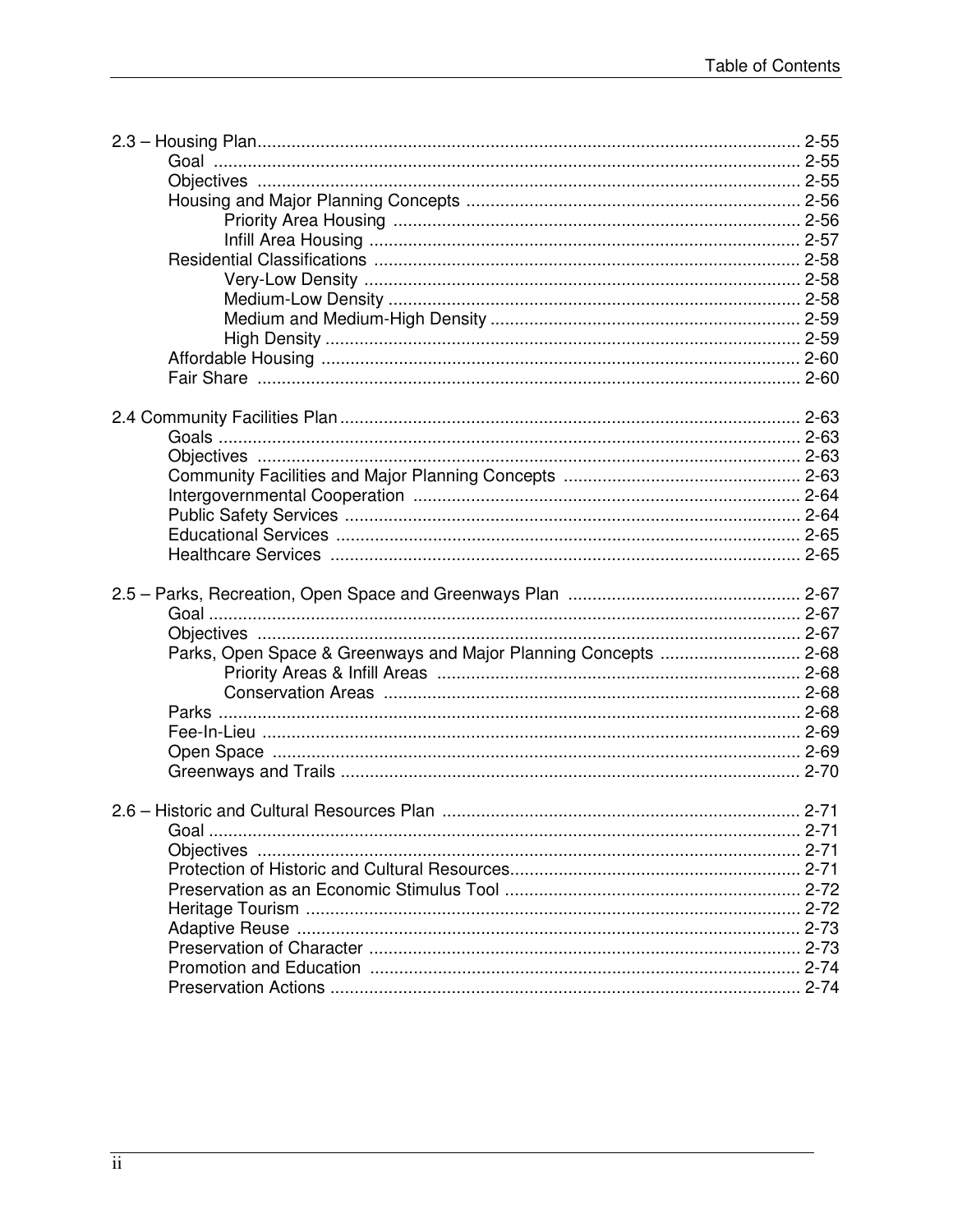| Minimize Financial Costs to Farmers Resulting from Nearby Urbanization  2-78       |  |
|------------------------------------------------------------------------------------|--|
| Minimize Conflicts with Farming Caused by Nearby Urbanization  2-78                |  |
| Increase Profitability of Farming by Allowing Accessory Activities on Farms . 2-79 |  |
| Reduce Obstacles that Make it Difficult for Young People to Enter Farming . 2-79   |  |
|                                                                                    |  |
|                                                                                    |  |
|                                                                                    |  |
|                                                                                    |  |
|                                                                                    |  |
|                                                                                    |  |
|                                                                                    |  |
|                                                                                    |  |
|                                                                                    |  |
|                                                                                    |  |
|                                                                                    |  |
|                                                                                    |  |
|                                                                                    |  |
|                                                                                    |  |
|                                                                                    |  |
|                                                                                    |  |
|                                                                                    |  |
|                                                                                    |  |
|                                                                                    |  |
|                                                                                    |  |
|                                                                                    |  |
|                                                                                    |  |
|                                                                                    |  |
|                                                                                    |  |
|                                                                                    |  |
|                                                                                    |  |
|                                                                                    |  |
|                                                                                    |  |
|                                                                                    |  |
|                                                                                    |  |
|                                                                                    |  |
|                                                                                    |  |
|                                                                                    |  |
|                                                                                    |  |
|                                                                                    |  |
|                                                                                    |  |
|                                                                                    |  |
|                                                                                    |  |
|                                                                                    |  |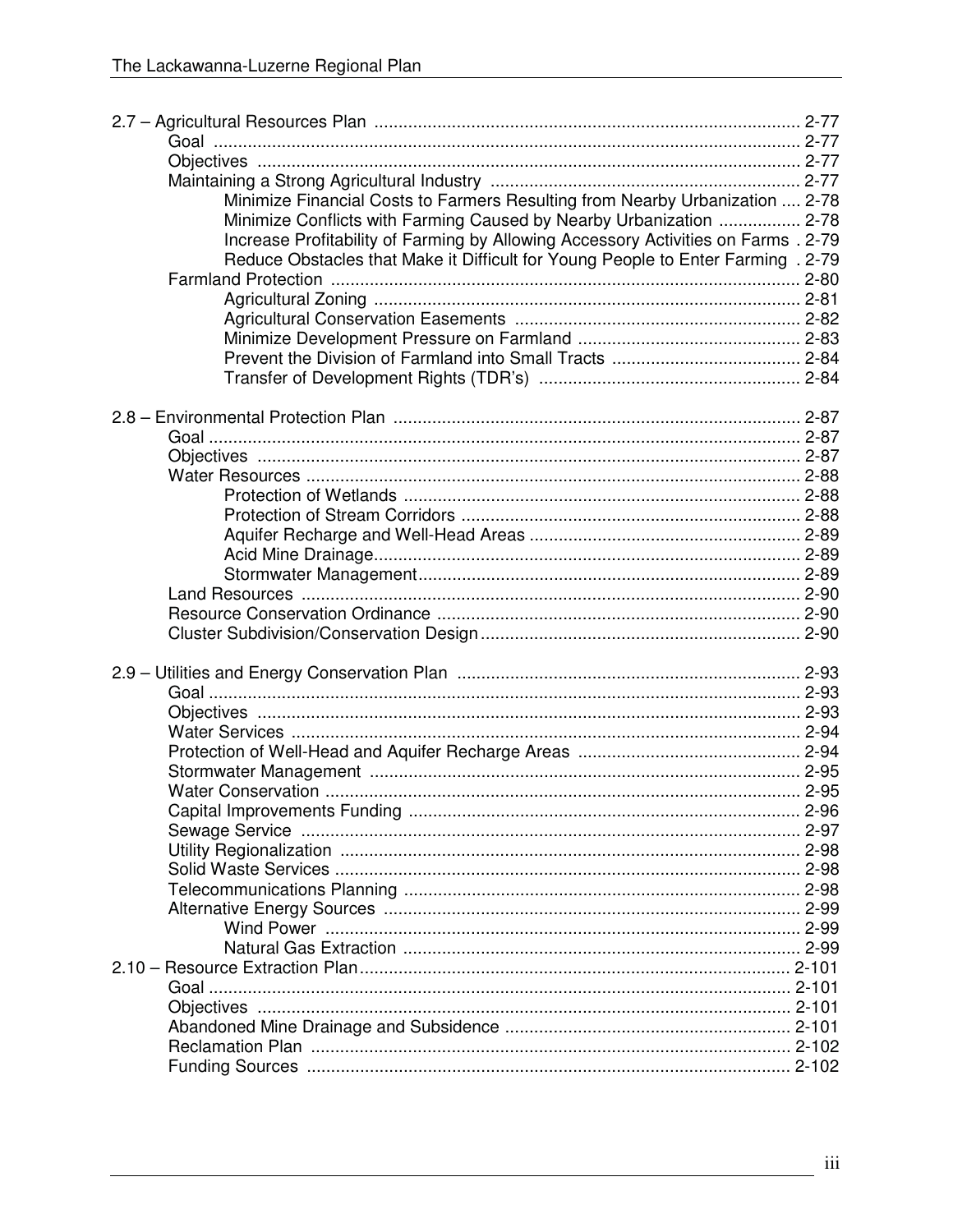## **Chapter Three - Implementation Strategy**

## **Chapter Four - Conditions in the Region**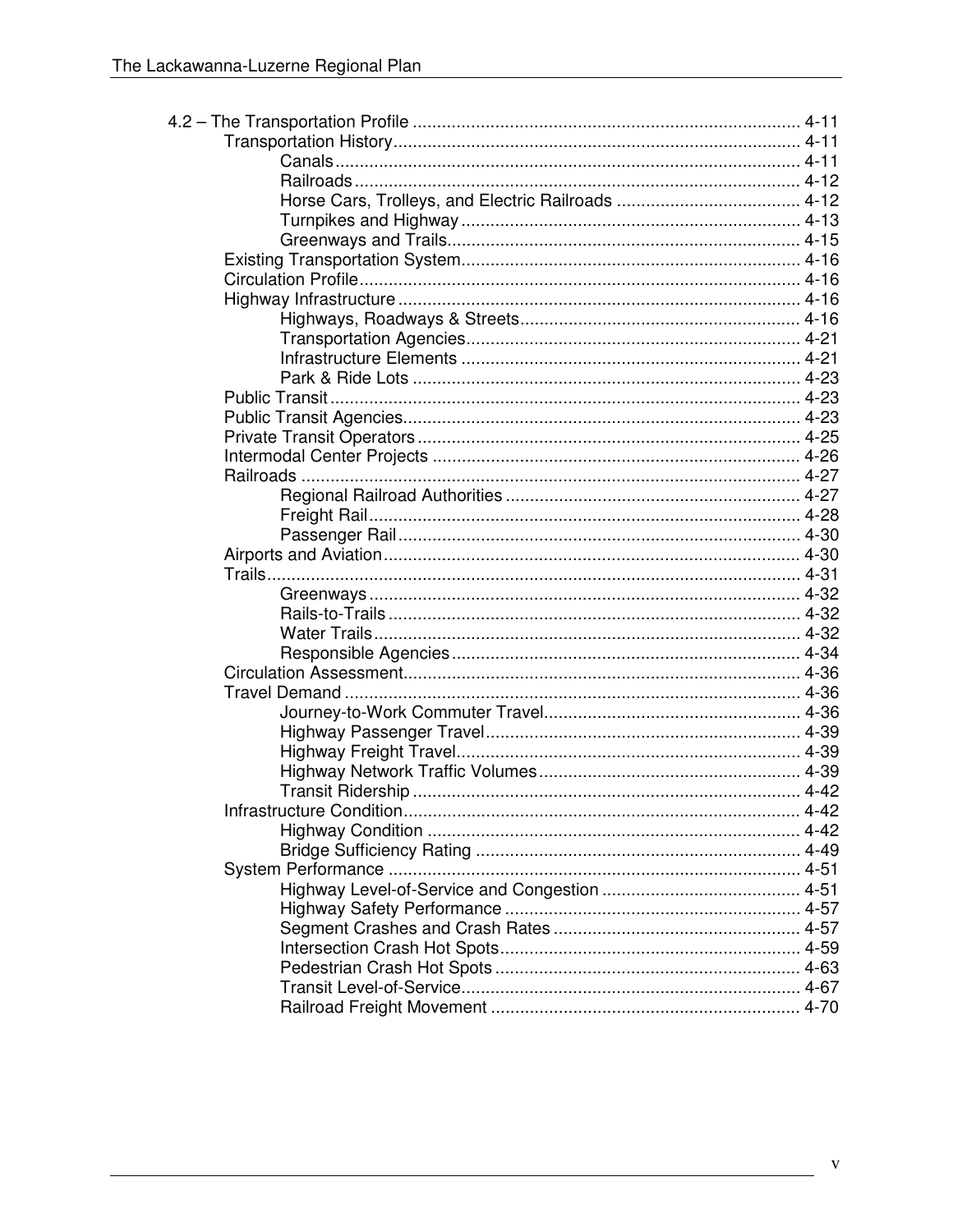| Population Forecasts and Housing Units to be Constructed for Year 2030  4-71 |  |
|------------------------------------------------------------------------------|--|
|                                                                              |  |
|                                                                              |  |
|                                                                              |  |
|                                                                              |  |
|                                                                              |  |
|                                                                              |  |
|                                                                              |  |
|                                                                              |  |
|                                                                              |  |
|                                                                              |  |
|                                                                              |  |
|                                                                              |  |
|                                                                              |  |
|                                                                              |  |
|                                                                              |  |
|                                                                              |  |
|                                                                              |  |
|                                                                              |  |
|                                                                              |  |
|                                                                              |  |
|                                                                              |  |
|                                                                              |  |
|                                                                              |  |
|                                                                              |  |
|                                                                              |  |
|                                                                              |  |
|                                                                              |  |
|                                                                              |  |
|                                                                              |  |
|                                                                              |  |
|                                                                              |  |
|                                                                              |  |
|                                                                              |  |
|                                                                              |  |
|                                                                              |  |
|                                                                              |  |
|                                                                              |  |
|                                                                              |  |
|                                                                              |  |
|                                                                              |  |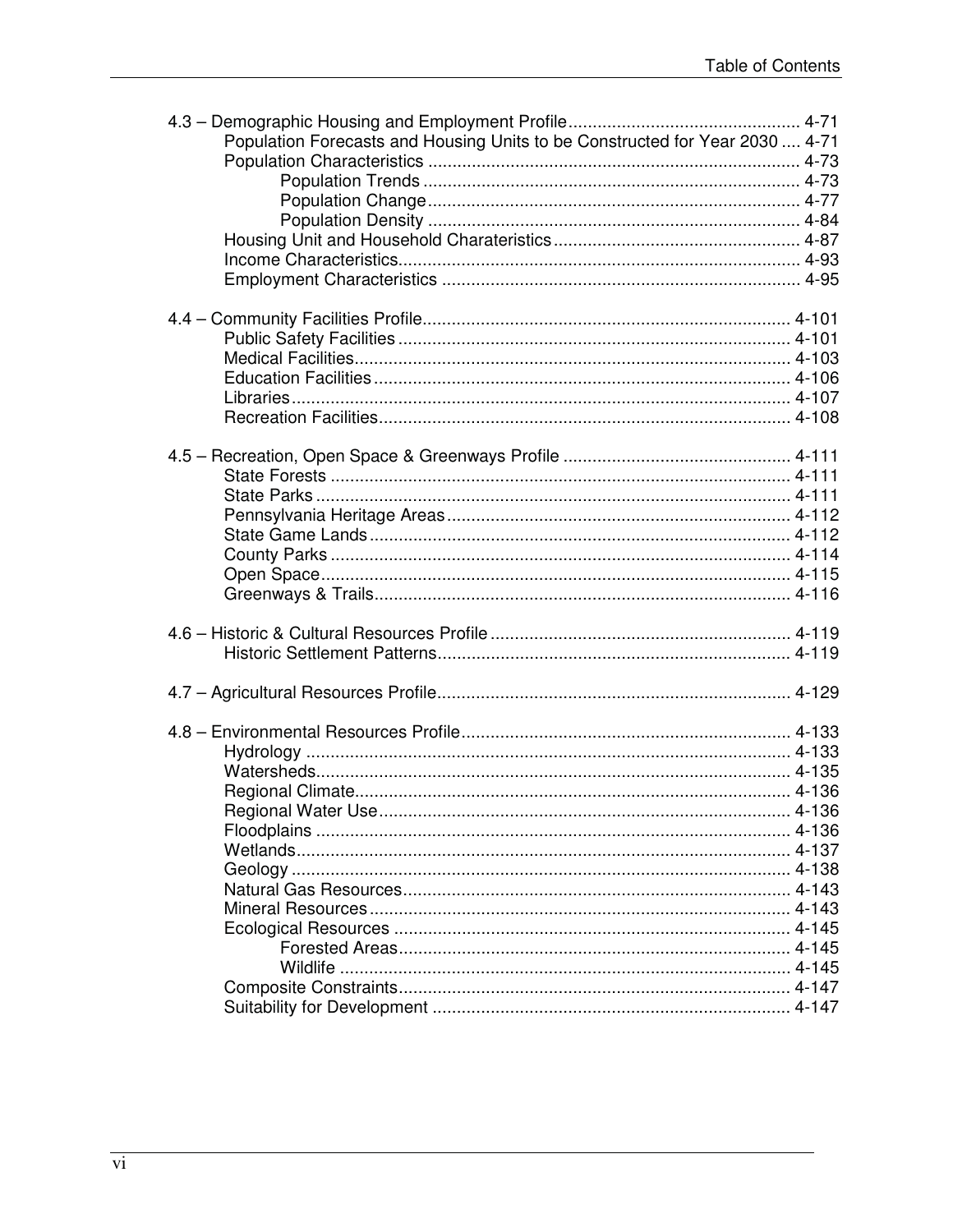| 4.11 - Scenario Analysis & Transportation Program Development 4-165<br>Identifying Potential Transportation Problems and Projects  4-177<br>Current TIP and Long-Range Transportation Plan 4-177<br>System Evaluation & Transportation Problems 4-177 |  |
|-------------------------------------------------------------------------------------------------------------------------------------------------------------------------------------------------------------------------------------------------------|--|
|                                                                                                                                                                                                                                                       |  |
|                                                                                                                                                                                                                                                       |  |
|                                                                                                                                                                                                                                                       |  |
|                                                                                                                                                                                                                                                       |  |
|                                                                                                                                                                                                                                                       |  |
|                                                                                                                                                                                                                                                       |  |
|                                                                                                                                                                                                                                                       |  |
|                                                                                                                                                                                                                                                       |  |
|                                                                                                                                                                                                                                                       |  |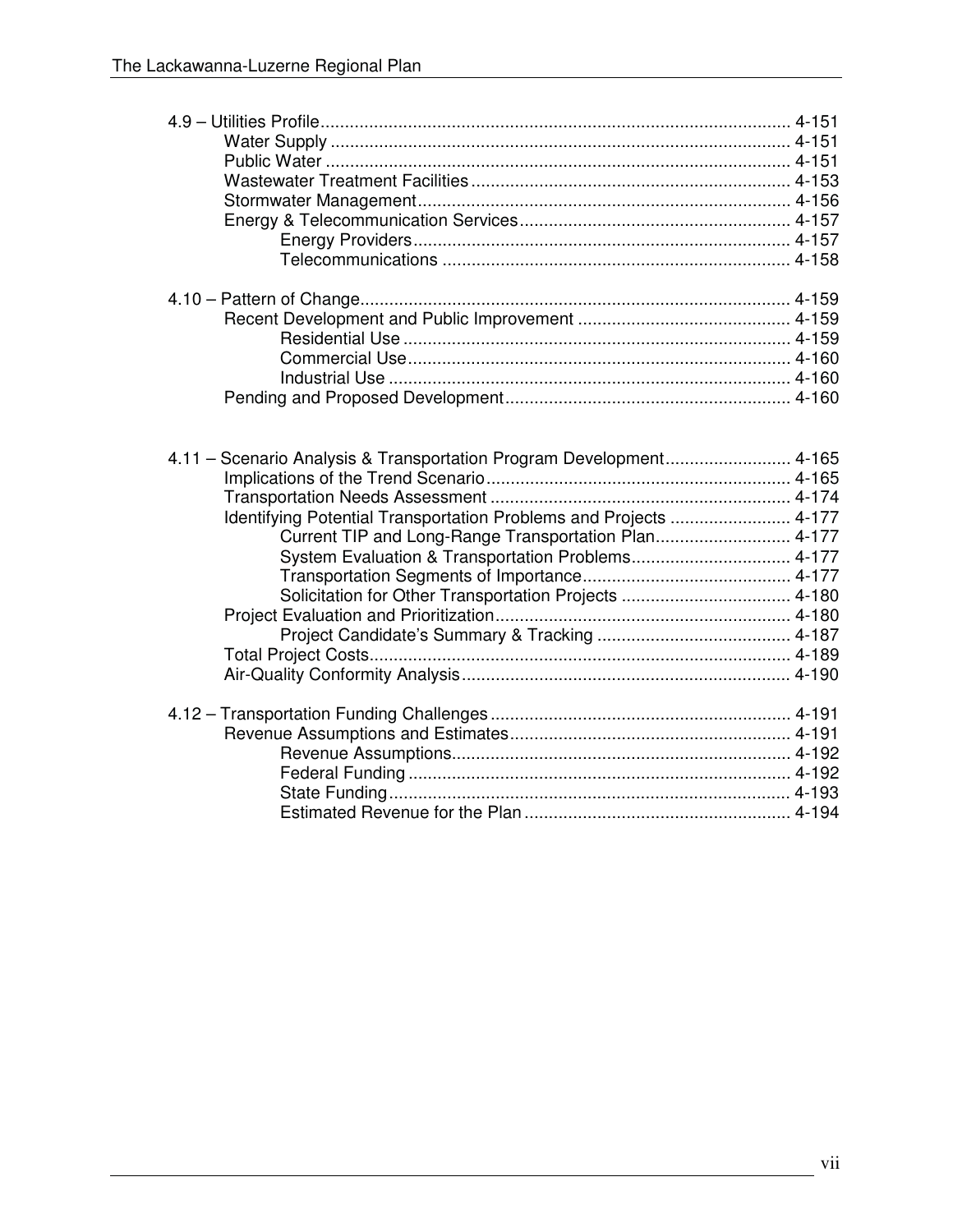## **Chapter Five – Outreach & Coordination**

|                                                                 | $5 - 1$  |
|-----------------------------------------------------------------|----------|
|                                                                 |          |
|                                                                 | $5 - 2$  |
|                                                                 |          |
|                                                                 |          |
|                                                                 |          |
|                                                                 |          |
|                                                                 |          |
| Comprehensive Plan Committee Meetings and Visioning Workshop5-3 |          |
|                                                                 |          |
|                                                                 |          |
|                                                                 |          |
|                                                                 |          |
|                                                                 |          |
|                                                                 |          |
|                                                                 | $5 - 10$ |
|                                                                 | $5-12$   |
|                                                                 |          |

## **Appendices**

| Appendix A - Air Quality Conformity Report and Project List (Separate document and electronic file on CD) |
|-----------------------------------------------------------------------------------------------------------|
| Appendix B - Environmental Justice Benefits and Burdens Report (Separate document and on CD)              |
| Appendix C - LRTP GIS Shapefile Catalog (Separate electronic file on CD)                                  |
| Appendix D - Detailed Project Sheets and Cost Estimates (Separate electronic file on CD)                  |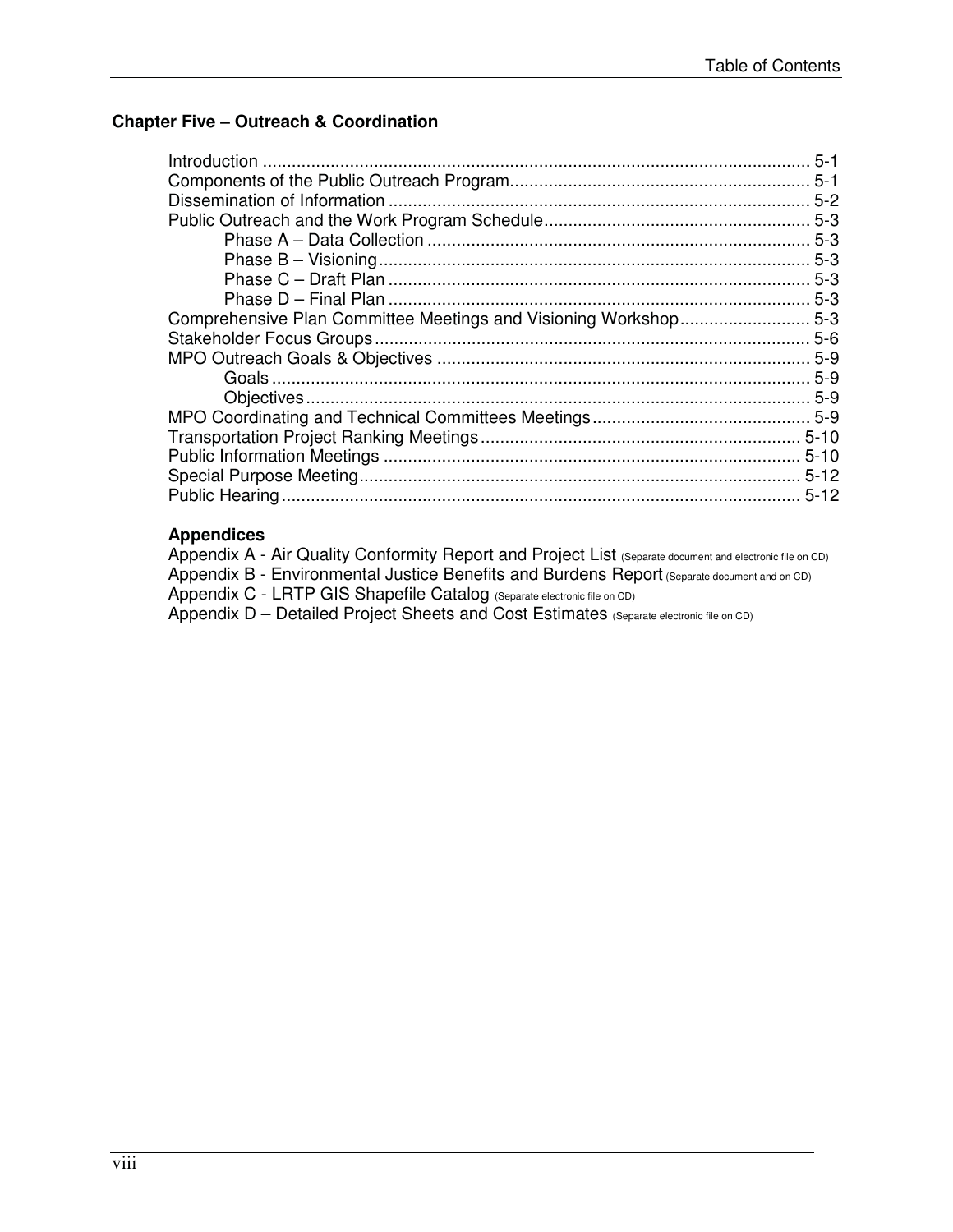# **List of Figures**

| Figure 4.3.3 Ten Fastest Growing Municipalities in Each County  4-79              |  |
|-----------------------------------------------------------------------------------|--|
| Figure 4.3.4 Ten Fastest Declining Municipalities in Each County 4-80             |  |
| Figure 4.3.5 Ten Fastest Growing & Declining Municipalities, Two-County Area 4-81 |  |
|                                                                                   |  |
|                                                                                   |  |
|                                                                                   |  |
|                                                                                   |  |
|                                                                                   |  |
|                                                                                   |  |
|                                                                                   |  |
|                                                                                   |  |
|                                                                                   |  |
|                                                                                   |  |
|                                                                                   |  |
|                                                                                   |  |
|                                                                                   |  |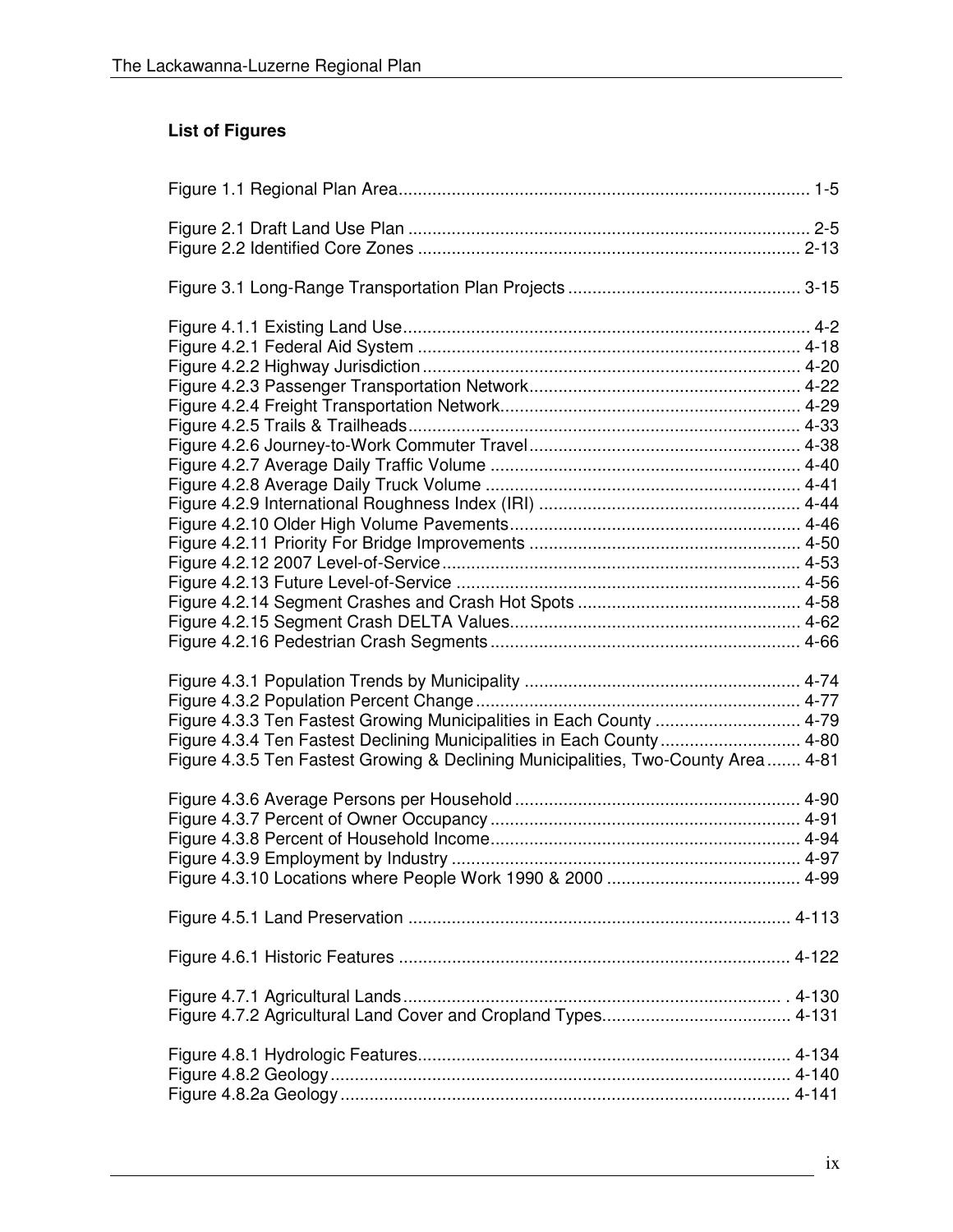| Figure 4.11.3 Cross-Valley Corridors Alternative, 2008 - 2030  4-171 |  |
|----------------------------------------------------------------------|--|
|                                                                      |  |
|                                                                      |  |
|                                                                      |  |
|                                                                      |  |
|                                                                      |  |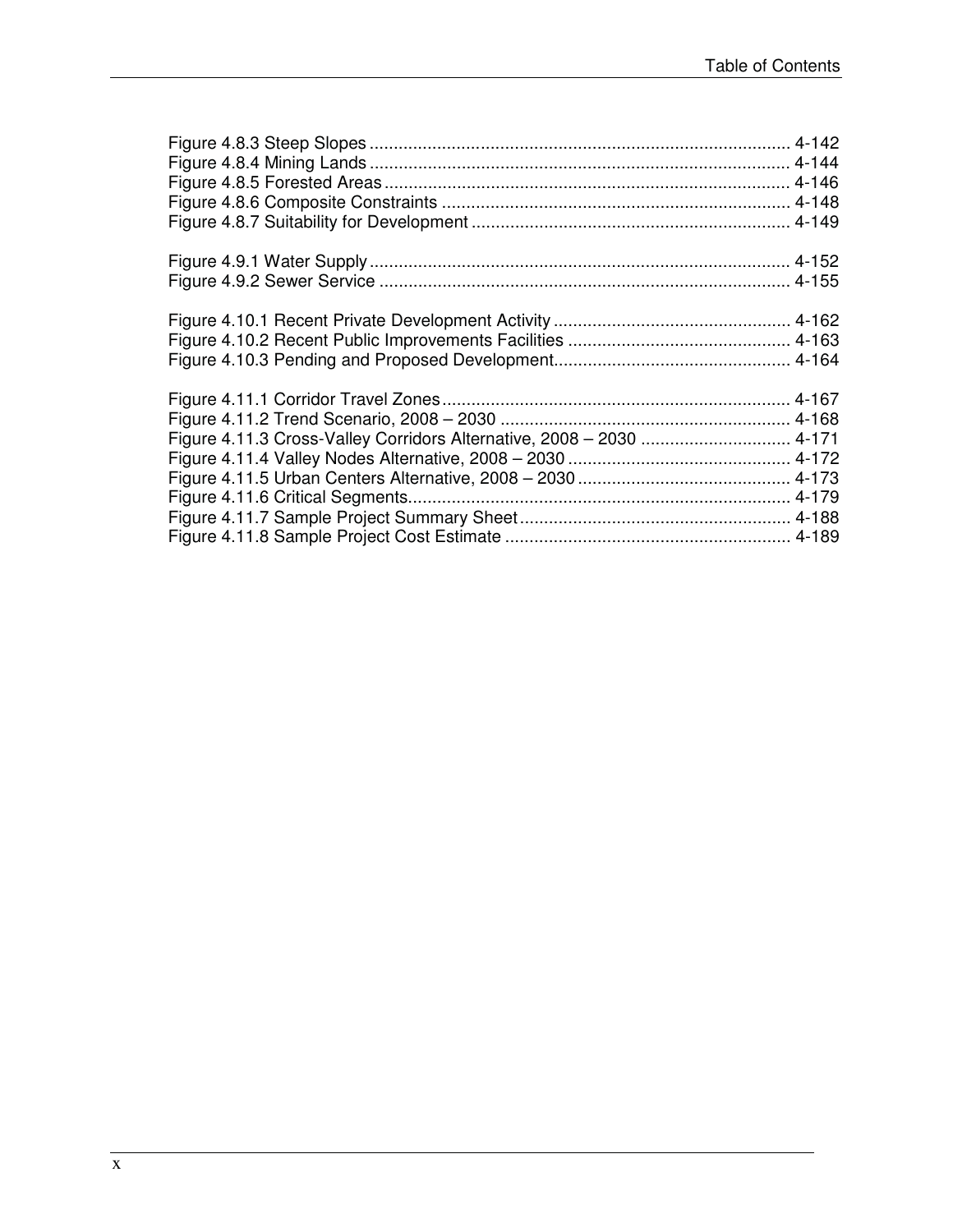#### **List of Tables**

| Table 3.1<br>- Implementation Strategy for the Lackawanna-Luzerne Regional Plan 3-27<br>Table 3.2 |  |
|---------------------------------------------------------------------------------------------------|--|
| - Existing Land Use In Lackawanna and Luzerne Counties 4-1<br>Table 4.1.1                         |  |
| Table 4.2.1                                                                                       |  |
| Table 4.2.2                                                                                       |  |
| Table 4.2.3                                                                                       |  |
| Table 4.2.4                                                                                       |  |
| Table 4.2.5<br>- Miles of Roadway by Functional Class and                                         |  |
|                                                                                                   |  |
| - Pavement Age and Traffic Volume Cross-Classification Criteria  4-47<br>Table 4.2.6              |  |
| Table 4.2.7 - Lane Miles of Critical Pavement by Cross-Classification 4-48                        |  |
|                                                                                                   |  |
|                                                                                                   |  |
| Table 4.2.10 - Congested Corridors from Lackawanna County CMP report 4-54                         |  |
| Table 4.2.11 - Congested Corridors from Luzerne County CMP report 4-55                            |  |
| Table 4.2.12 - Roadway Segment Level-of-Service Comparison 4-55                                   |  |
| Table 4.2.13 - Highway Segments with the Highest                                                  |  |
|                                                                                                   |  |
| Table 4.2.14 - Lackawanna County Intersection Crash Hot Spots (2003-2007)  4-60                   |  |
| Table 4.2.15 - Luzerne County Intersection Crash Hot Spots (2003-2007)  4-61                      |  |
| Table 4.2.16 - Highway Segments with the Highest Crash Rate                                       |  |
|                                                                                                   |  |
| Table 4.2.17 - Highway Segments with Three or More Pedestrian                                     |  |
|                                                                                                   |  |
| Table 4.2.18 - Highway Segments with One or More                                                  |  |
|                                                                                                   |  |
|                                                                                                   |  |
| Table 4.2.20 - County of Lackawanna Transit System (COLTS)                                        |  |
|                                                                                                   |  |
| Table 4.2.21 - Luzerne County Transportation Authority (LCTA)                                     |  |
| Levels of Service, 2008                                                                           |  |
| Table 4.2.22 - Hazleton Public Transit (HPT) Levels of Service, 2008 4-70                         |  |
|                                                                                                   |  |
| Table 4.3.1                                                                                       |  |
| Table 4.3.2                                                                                       |  |
| - Population Trends by Municipality, Lackawanna County 4-75<br>Table 4.3.3                        |  |
| - Population Trends by Municipality, Luzerne County 4-76<br>Table 4.3.4                           |  |
| - Population Change by Municipality, Lackawanna County  4-82<br>Table 4.3.5                       |  |
| - Population Change by Municipality, Luzerne County  4-83<br>Table 4.3.6                          |  |
| Table 4.3.7<br>- Population Density and Density Changes by Municipality,                          |  |
|                                                                                                   |  |
| - Population Density and Density Changes by Municipality,<br>Table 4.3.8                          |  |
|                                                                                                   |  |
| - Housing Units in Structure, Two-County Area, 1990-2030 4-88<br>Table 4.3.9                      |  |
| Table 4.3.10 - Occupancy Status, Pennsylvania, Two-County Area, 1990-2030  4-89                   |  |
| - Households, Persons Per Household, Percent Charge 4-92<br>Table 4.3.11                          |  |
| Table 4.3.12                                                                                      |  |